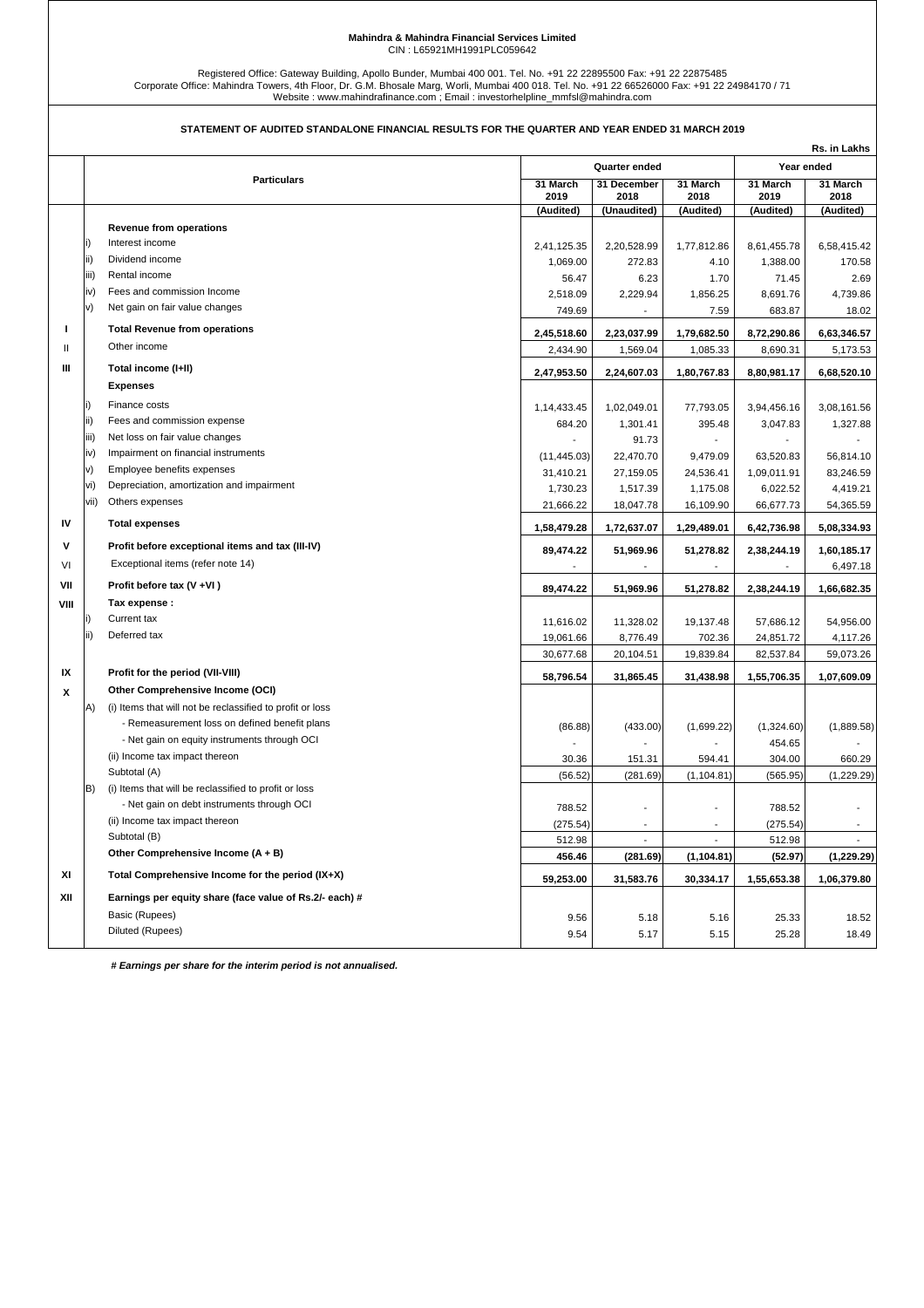## **STATEMENT OF AUDITED CONSOLIDATED FINANCIAL RESULTS FOR THE YEAR ENDED 31 MARCH 2019**

|              |      |                                                                                               | Rs. in Lakhs           |                          |
|--------------|------|-----------------------------------------------------------------------------------------------|------------------------|--------------------------|
|              |      |                                                                                               | Year ended             |                          |
|              |      | <b>Particulars</b>                                                                            | 31 March               | 31 March                 |
|              |      |                                                                                               | 2019                   | 2018                     |
|              |      |                                                                                               | (Audited)              | (Audited)                |
|              |      | Revenue from operations                                                                       |                        |                          |
|              | i)   | Interest income                                                                               |                        |                          |
|              | ii)  | Dividend income                                                                               | 9,96,952.90            | 7,60,541.44<br>170.67    |
|              | iii) | Rental income                                                                                 | 1,524.27<br>71.45      | 2.69                     |
|              | iv)  | Fees and commission Income                                                                    | 11,638.82              | 6,232.97                 |
|              | v)   | Net gain on fair value changes                                                                | 761.75                 | 36.51                    |
|              | vi)  | Sale of services                                                                              | 26,220.90              | 21,400.81                |
|              |      |                                                                                               |                        |                          |
| п            |      | <b>Total Revenue from operations</b>                                                          | 10,37,170.09           | 7,88,385.09              |
| $\mathbf{I}$ |      | Other income                                                                                  | 5,915.38               | 2,832.41                 |
| Ш            |      | Total income (I+II)                                                                           | 10,43,085.47           | 7,91,217.50              |
|              |      | <b>Expenses</b>                                                                               |                        |                          |
|              | i)   | Finance costs                                                                                 |                        |                          |
|              | ii)  | Fees and commission expense                                                                   | 4,43,227.98            | 3,43,619.15              |
|              | iii) | Impairment on financial instruments                                                           | 12,968.10<br>71,710.83 | 6,791.82<br>67,685.93    |
|              | iv)  | Employee benefits expenses                                                                    | 1,47,794.76            | 1,13,661.49              |
|              | v)   | Depreciation, amortization and impairment                                                     | 7,553.32               | 5,521.15                 |
|              | vi)  | Others expenses                                                                               | 80,447.20              | 66,526.75                |
| IV           |      |                                                                                               |                        |                          |
|              |      | <b>Total expenses</b>                                                                         | 7,63,702.19            | 6,03,806.29              |
| ۷            |      | Profit before exceptional items and tax (III-IV)                                              | 2,79,383.28            | 1,87,411.21              |
| VI           |      | Share of profit of associate                                                                  | 4,692.88               | 3,068.63                 |
| VII          |      | Profit before tax (V+VI)                                                                      | 2,84,076.16            | 1,90,479.84              |
| VIII         |      | Tax expense :                                                                                 |                        |                          |
|              | i)   | Current tax                                                                                   | 71,136.53              | 66,520.75                |
|              | ii)  | Deferred tax                                                                                  | 26,211.44              | 2,330.37                 |
|              |      |                                                                                               | 97,347.97              | 68,851.12                |
| IX           |      | Profit for the year (VII-VIII)                                                                | 1,86,728.19            | 1,21,628.72              |
| x            |      | Other Comprehensive Income (OCI)                                                              |                        |                          |
|              | A)   | (i) Items that will not be reclassified to profit or loss                                     |                        |                          |
|              |      | - Remeasurement loss on defined benefit plans<br>- Net gain on equity instruments through OCI | (1,481.98)             | (2, 110.08)              |
|              |      | (ii) Income tax impact thereon                                                                | 454.65<br>353.97       | 722.98                   |
|              |      | Subtotal (A)                                                                                  | (673.36)               | (1,387.10)               |
|              | B)   | (i) Items that will be reclassified to profit or loss                                         |                        |                          |
|              |      | - Net gain on debt instruments through OCI                                                    | 788.52                 |                          |
|              |      | (ii) Income tax impact thereon                                                                | (275.54)               |                          |
|              |      | Subtotal (B)                                                                                  | 512.98                 | $\overline{\phantom{a}}$ |
|              |      | Other Comprehensive Income (A + B)                                                            | (160.38)               | (1,387.10)               |
|              |      |                                                                                               |                        |                          |
| ΧI           |      | Total Comprehensive Income for the year (IX+X)                                                | 1,86,567.81            | 1,20,241.62              |
|              |      | Profit for the year attributable to:                                                          |                        |                          |
|              |      | Owners of the Company                                                                         | 1,82,729.83            | 1,18,518.52              |
|              |      | Non-controlling interests                                                                     | 3,998.36               | 3,110.20                 |
|              |      |                                                                                               | 1,86,728.19            | 1,21,628.72              |
|              |      | Other Comprehensive Income for the year attributable to:                                      |                        |                          |
|              |      | Owners of the Company                                                                         | (146.27)               | (1,358.09)               |
|              |      | Non-controlling interests                                                                     | (14.11)                | (29.01)                  |
|              |      |                                                                                               | (160.38)               | (1,387.10)               |
|              |      | Total Comprehensive Income for the year attributable to:                                      |                        |                          |
|              |      | Owners of the Company                                                                         | 1,82,583.56            | 1,17,160.43              |
|              |      | Non-controlling interests                                                                     | 3,984.25               | 3,081.19                 |
|              |      |                                                                                               | 1,86,567.81            | 1,20,241.62              |
| XII          |      | Earnings per equity share (face value of Rs.2/- each) #                                       |                        |                          |
|              |      | Basic (Rupees)                                                                                | 29.73                  | 20.40                    |
|              |      | Diluted (Rupees)                                                                              | 29.67                  | 20.37                    |
|              |      |                                                                                               |                        |                          |

 *# Earnings per share for the interim period is not annualised.*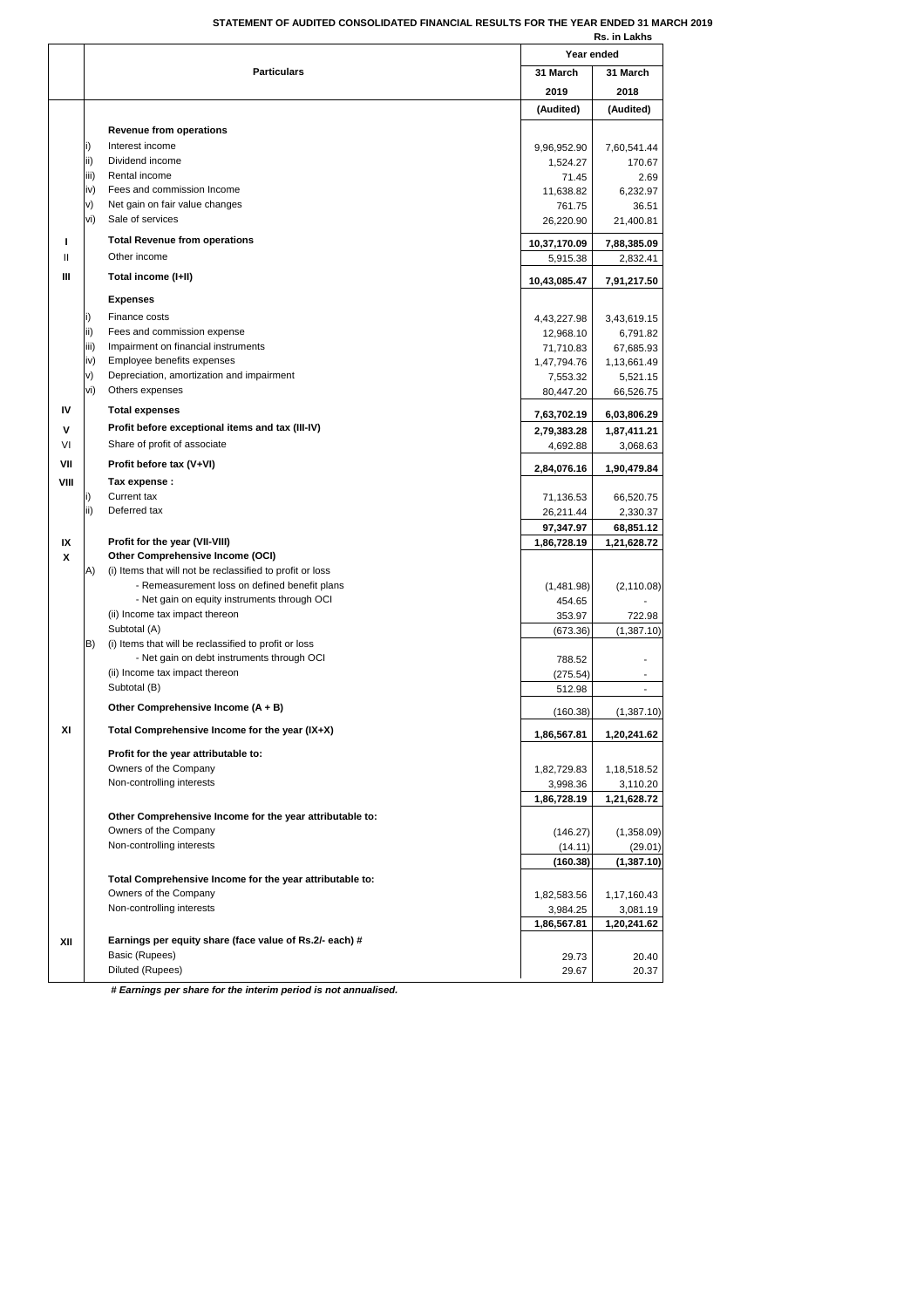**AUDITED BALANCE SHEET**

**Rs. in Lakhs Particulars As at**<br> **Particulars 31 March 2019 31 March 2018 31 March 2019 31 March 2018 As at As at As at ASSETS 1) Financial Assets** a) Cash and cash equivalents 60,000 and cash equivalents 50,167.74  $\vert$  27,190.38 53,722.32 33,868.66 b) Bank balance other than (a) above 45,681.43 13,921.71 45,681.43 13,921.71 45,681.43 13,921.71 c) Derivative financial instruments 1,006.39 36.69 1,006.39 36.69 d) Receivables - Trade receivables 618.644.11 5,360.31 5,644.11 e) Loans 61,24,962.80 48,54,701.16 68,93,899.97 54,54,973.09 f) Investments 3,79,170.37 2,73,411.42 3,32,735.30 2,37,793.57 g) Other financial assets 15,277.10 16,895.13 9,453.44 21,207.08 13,277.10 **66,18,403.05 51,79,084.27 73,53,612.80 57,59,514.93 2) Non-financial Assets** a) Current tax assets (Net) 30,210,00 21,680,73 31,212.81 21,385.49 b) Deferred tax Assets (Net) 37,172.53 62,744.82 44,969.75 71,851.76 c) Property, plant and equipment 13,250.02 11,242.43 16,818.54 13,739.60 d) Intangible assets under development  $\overline{a}$   $\overline{a}$   $\overline{a}$   $\overline{a}$   $\overline{a}$   $\overline{a}$   $\overline{a}$   $\overline{a}$   $\overline{a}$   $\overline{a}$   $\overline{a}$   $\overline{a}$   $\overline{a}$   $\overline{a}$   $\overline{a}$   $\overline{a}$   $\overline{a}$   $\overline{a}$   $\overline{a}$   $\overline{a}$   $\$ e) Other Intangible assets 3,056.15 723.97 3,326.44 925.93 f) Other non-financial assets 5,706.83 3,798.15 7,577.16 5,550.27  **89,395.53 1,00,190.10 1,03,984.11 1,13,498.65 Total Assets 67,07,798.58 52,79,274.37 74,57,596.91 58,73,013.58 LIABILITIES AND EQUITY LIABILITIES 1) Financial Liabilities** a) Derivative financial instruments and the state of the state of the control of the control of the control of the control of the control of the control of the control of the control of the control of the control of the co b) Payables I) Trade Payables i) total outstanding dues of micro enterprises and small enterprises  $\vert$  - 23.72 23.72 27.42 ii) total outstanding dues of creditors other than micro enterprises and small enterprises 1,13,109.19 1,13,109.19 1,11,406.58 1,13,109.19 1,13,109.19 II) Other Payables i) total outstanding dues of micro enterprises and small enterprises  $\vert$  253.29  $\vert$  - 253.29 ii) total outstanding dues of creditors other than micro enterprises and small enterprises 3,164.54 - 3,164.54 - 3,164.54 683.31 c) Debt Securities 22,31,937.92 20,34,509.13 24,71,588.50 21,94,435.96 d) Borrowings (Other than Debt Securities) 21,30,153.03 13,38,913.59 24,63,272.12 16,52,724.46 e) Deposits 5,66,718.41 3,12,480.07 5,63,093.41 3,05,205.07 f) Subordinated Liabilities 3,55,883.82 3,23,413.03 3,82,208.09 3,46,249.80 g) Other financial liabilities 1,92,662.95 1,75,932.50 2,84,074.55 2,26,665.40 **55,86,423.66 42,93,398.88 62,86,787.33 48,41,712.22 2) Non-Financial Liabilities** a) Current tax liabilities (Net) 1,392.09 3,566.72 1,392.09 3,566.72 b) Provisions 20,652.70 13,588.92 25,493.93 19,543.07 c) Other non-financial liabilities 8,527.84 6,528.49 9,170.85 8,181.35  **30,572.63 23,684.13 36,056.87 31,291.14 3) EQUITY** a) Equity Share capital 12,289.54 12,289.54 12,289.54 12,289.54 12,297.54 12,289.54 b) Other Equity 10,78,504.75 9,49,901.82 11,14,604.29 9,73,210.90 **Equity attributable to owners of the Company** 10,90,802.29 9,62,191.36 11,26,901.83 9,85,500.44 Non-controlling interests and the state of the state of the state of the state of the state of the state of the state of the state of the state of the state of the state of the state of the state of the state of the state 10,90,802.29 9,62,191.36 11,34,752.71 10,00,010.22 **Total Liabilities and Equity 67,07,798.58 52,79,274.37 74,57,596.91 58,73,013.58 Standalone Consolidated**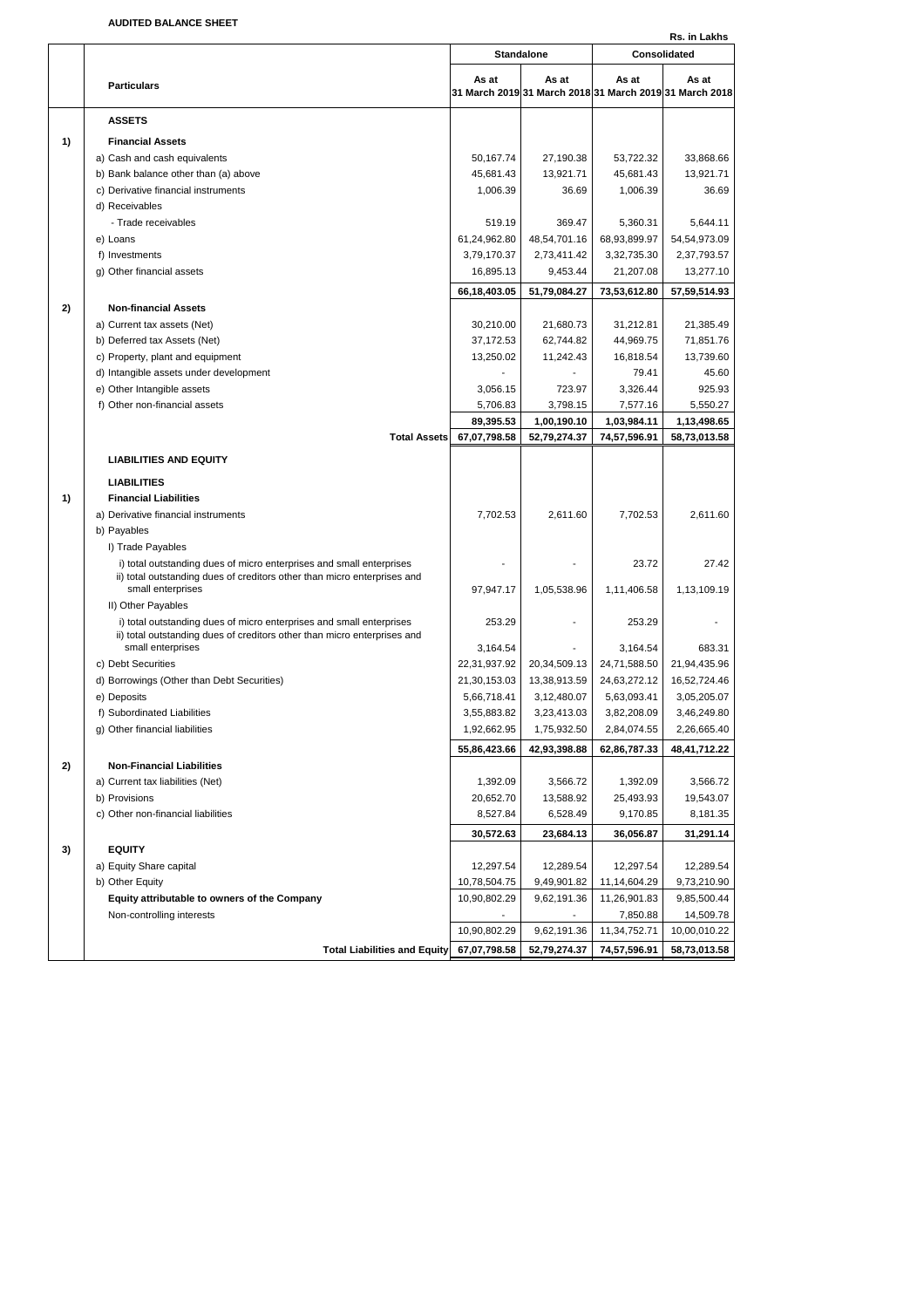**Notes: 1)**

The financial results of the Company have been prepared in accordance with Indian Accounting Standards ('Ind AS') notified under the Companies (Indian Accounting Standards) Rules, 2015 as amended by the Companies (Indian Accounting Standards) Rules, 2016. The Company has adopted Ind AS from 1 April 2018 with effective transition date of 1 April 2017 and accordingly, these financial results together with the results for the comparative reporting period have been prepared in accordance with the recognition and measurement principles stated therein, prescribed under section 133 of the Companies Act 2013 ('the Act') read with relevant rules issued thereunder and the other accounting principles generally accepted in India.

This transition to Ind AS has been carried out from the erstwhile Accounting Standards notified under the Act, read with rule 7 of Companies (Accounts) Rules 2014 (as amended), guidelines issued by the Reserve Bank of India ('the RBI') and other generally accepted accounting principles in India (collectively referred to as 'the Previous GAAP'). Accordingly, the impact of transition has been recorded in the opening reserves as at 1 April 2017 and the corresponding adjustments pertaining to comparative previous year / quarter as presented in these financial results have been restated / reclassified in order to conform to current year / period presentation.

- **2)** The above financial results for the quarter and year ended 31 March 2019 along with restated comparative quarter / year have been reviewed by the Audit Committee and subsequently approved by the Board of Directors of the Company at its meeting held on 24 April 2019.
- **3)** The Board of Directors have proposed a dividend of Rs.6.50 per share on equity share of Rs.2/- each, i.e. 325% (including 125% of special dividend) subject to approval of the members of the Company at the forthcoming Annual General Meeting. If approved by the members of the Company, the estimated payout (including dividend distribution tax amounting to Rs. 7,631.31 lakhs) will be Rs. 47,786.03 lakhs.
- **4)** The consolidated financial results include the audited financial results of the subsidiaries Mahindra Insurance Brokers Limited (80%), Mahindra Rural Housing Finance Limited (100%), Mahindra Asset Management Company Private Limited (100%), Mahindra Trustee Company Private Limited (100%), Mahindra and Mahindra Financial Services Limited Employees' Stok Option Trust, Mahindra Rural Housing Finance Limited Employee Welfare Trust and unaudited financial results of a Joint Venture company, Mahindra Finance USA LLC (49%), in the United States, which has been consolidated as an associate under equity method of accounting. The standalone financial results of Mahindra Finance USA<br>LLC, which does not constitute a material compone
- **5)** The financial results for the quarter and year ended 31 March 2019 have been audited by the statutory auditors of the Company.
- **6)** The profit reconciliation between the figures previously reported under previous GAAP and restated as per Ind AS is as under:

| Rs. in Lakhs<br>Standalone financial results                                                                       |              |                                           |                                          |  |
|--------------------------------------------------------------------------------------------------------------------|--------------|-------------------------------------------|------------------------------------------|--|
|                                                                                                                    |              |                                           | <b>Standalone financial results</b>      |  |
| <b>Particulars</b><br>Quarter ended                                                                                |              | <b>Profit Reconciliation</b>              |                                          |  |
|                                                                                                                    |              | Year ended<br>31 March 2018 31 March 2018 | Reconciliation<br>As at<br>31 March 2018 |  |
| Profit after tax / Equity as reported under previous GAAP                                                          | 42,452.42    | 89,188.43                                 | 9,30,308.72                              |  |
| Adjustments:                                                                                                       |              |                                           |                                          |  |
| Impact on recognition of financial assets and financial liabilities at amortised cost by application of EIR<br>la) |              |                                           |                                          |  |
| - Financial assets                                                                                                 | 1,221.59     | 5,290.14                                  | 24,127.14                                |  |
| - Financial liabilities                                                                                            | (316.69)     | (3,064.53)                                | 2,740.36                                 |  |
| - Income accrued on Stage III assets                                                                               | (22, 338.75) | (34,965.00)                               | 88,361.00                                |  |
| Impact on application of Expected Credit Loss method for loan loss<br>$ b\rangle$                                  | 6,243.09     | 65,845.37                                 | (69,900.10)                              |  |
| Impact on recognition of securitised loan portfolio<br>IC)                                                         | (1,484.48)   | (5,019.75)                                | 3,900.34                                 |  |
| Reclassification of actuarial loss to Other Comprehensive Income<br>d)                                             | 1,699.22     | 1,889.58                                  | 1,889.58                                 |  |
| Others<br>e)                                                                                                       | (628.23)     | (568.29)                                  | (697.69)                                 |  |
| Tax impact on above adjustments<br>lf)                                                                             | 4,590.81     | (10,986.86)                               | (17,308.70)                              |  |
| <b>Profit after tax</b>                                                                                            |              | 1,07,609.09                               |                                          |  |
| Other Comprehensive Income / (loss) (net of tax)                                                                   |              | (1,229.29)<br>(1, 104.81)                 | (1,229.29)                               |  |
| Total Comprehensive Income / Equity as per Ind AS                                                                  |              | 1,06,379.80                               | 9,62,191.36                              |  |

## **ii) Consolidated financial results Rs. in Lakhs**

|                                                                                         | <b>Particulars</b>                                                                                          |                             | <b>Consolidated financial results</b>                 |  |
|-----------------------------------------------------------------------------------------|-------------------------------------------------------------------------------------------------------------|-----------------------------|-------------------------------------------------------|--|
|                                                                                         |                                                                                                             |                             | <b>Equity</b><br><b>Reconciliation Reconciliation</b> |  |
|                                                                                         |                                                                                                             | Year ended<br>31 March 2018 | As at<br>31 March 2018                                |  |
| Profit after tax / Equity as reported under previous GAAP                               |                                                                                                             |                             | 9,91,520.93                                           |  |
|                                                                                         | Adjustments:                                                                                                |                             |                                                       |  |
| la)                                                                                     | Impact on recognition of financial assets and financial liabilities at amortised cost by application of EIR |                             |                                                       |  |
|                                                                                         | - Financial assets                                                                                          | 1,242.37                    | 9,139.45                                              |  |
|                                                                                         | - Financial liabilities                                                                                     | (2,931.91)                  | 2,936.62                                              |  |
|                                                                                         | - Income accrued on Stage III assets                                                                        | (27, 417.96)                | 1,09,472.00                                           |  |
| b)                                                                                      | Impact on application of expected credit loss method for loan loss provisions                               | 63,981.16                   | (81,960.78)                                           |  |
| $ c\rangle$                                                                             | Impact on recognition of securitised loan portfolio                                                         | (5,019.75)                  | 3,900.34                                              |  |
| d)                                                                                      | Reclassification of actuarial loss to Other Comprehensive Income                                            | 2.051.67                    | 2,101.95                                              |  |
| $\vert e \rangle$                                                                       | Gross obligation value of written put options                                                               |                             | (41,653.83)                                           |  |
| f)                                                                                      | <b>Consolidation of ESOP Trusts</b>                                                                         | 86.37                       | 2.681.34                                              |  |
| lg)                                                                                     | Profit on sale of equity shares of subsidiary                                                               | (5,073.72)                  |                                                       |  |
| (i                                                                                      | Others                                                                                                      | (625.15)                    | (806.84)                                              |  |
| (j                                                                                      | Tax impact on above adjustments                                                                             | (11,568.22)                 | (15,305.08)                                           |  |
| h)                                                                                      | Derecognition of deferred tax liability on special reserve                                                  | 1,760.48                    | 4,890.67                                              |  |
| <b>Profit after tax</b>                                                                 |                                                                                                             | 1,21,628.72                 |                                                       |  |
| Other Comprehensive Income (net of tax)                                                 |                                                                                                             | (1,387.10)                  | (1, 416.33)                                           |  |
| Total Comprehensive Income / Equity attributable to owners of the Company as per Ind AS |                                                                                                             |                             | 9,85,500.44                                           |  |
| Non controlling interest considered as part of Equity under Ind AS                      |                                                                                                             |                             | 14,509.78                                             |  |
| Total Equity as per Ind AS                                                              |                                                                                                             |                             | 10,00,010.22                                          |  |
|                                                                                         |                                                                                                             |                             |                                                       |  |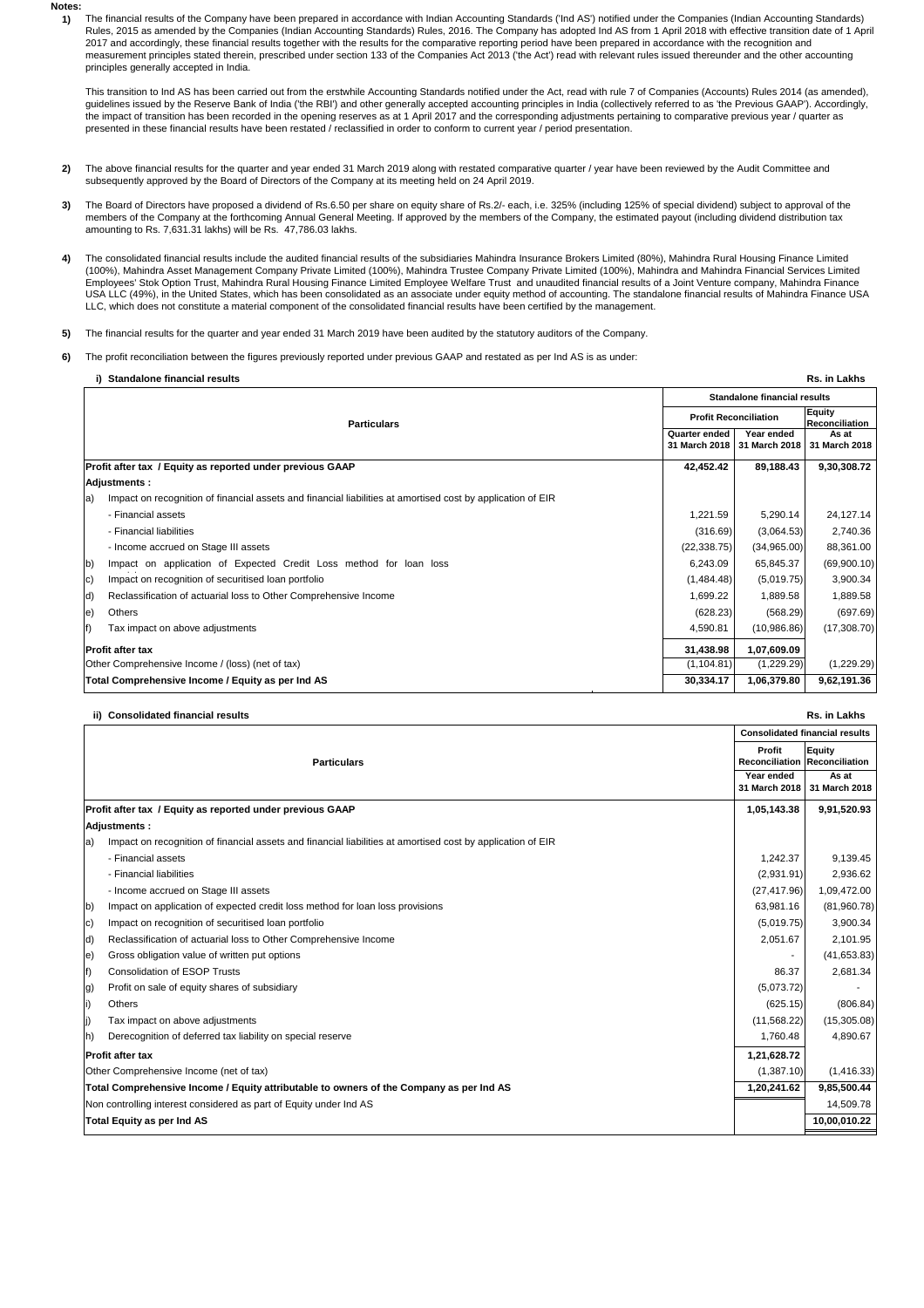- **7)** Pursuant to option made available as per Regulation 33 (3) (b) (i) of the SEBI (Listing Obligations and Disclosure Requirements) Regulations, 2015, the Company has opted to publish only Standalone financial results during the interim periods of the current financial year ended 31 March 2019. Accordingly, the consolidated financial results have been<br>presented only for the year ended 31 March 2
- **8)** The figures for the last quarter of the current year and of the previous year are the balancing figures between audited figures in respect of the full financial year and the published year- to-date figures up to third quarter.
- **9)** There is no separate reportable segment as per Ind AS 108 on 'Operating Segments' in respect of the Company. The Segment Reporting in respect of the Consolidated Results is given in Appendix 1.
- **10)** During the quarter and year ended 31 March 2019, the Company has raised an amount of Rs.2,14,699.47 lakhs by way of public issuance of Unsecured Subordinated Redeemable Non-Convertible Debentures (NCD's) (Rs.1,81,012.24 lakhs) of the face value of Rs.1,000 each and Secured NCDs (Rs.33,687.23 lakhs) of the face value of Rs.1,000 each. The NCD's were allotted on 18 January 2019 and listed on BSE Limited on 21 January 2019. The entire amount of proceeds of the issues were used for the purposes as stated in its 'Placement Document' and there is no unutilised amount pertaining to this issuance.
- **11)** All secured NCD's issued by the Company are secured by pari-passu charges on Aurangabad office and exclusive charge on receivables under loan contracts, owned assets and book debts to the extent of 100% of outstanding secured NCD's.
- **12)** The Company has made following investments:

i) Rs.963.21 Lakhs equivalent to US \$ 1.44 million during the year ended 31 March 2019 (quarter ended 31 March 2019: Nil) in Mahindra Finance USA LLC, a Joint Venture company formed jointly with De Lage Landen Financial Services Inc. in the United States.

There is no consequent change in the Company's shareholding pattern.

ii) Rs.4,000.00 lakhs during the year ended 31 March 2019 (quarter ended 31 March 2019: Rs.1,000.00 lakhs) in Mahindra Asset Management Company Private Limited, its wholly owned subsidiary, by subscription to 4,00,00,000 equity shares of face value of Rs.10/- each for cash at par fully paid up on a rights basis.

iii) Rs.15,000.00 lakhs during the year ended 31 March 2019 (quarter ended 31 March 2019: Nil) in Mahindra Rural Housing Finance Limited, its subsidiary, by subscription to 1,28,20,512 Equity shares of Rs.10/- each for cash at Rs.117.00 per share, including premium of Rs.107.00 per equity share on a rights basis, fully paid up.

- 13) Pursuant to the offer made by National Housing Bank (NHB),the Board of Directors, at its meeting held on 27 March 2019, has approved the acquisition of 1,18,91,511 equity shares of Rs.10/- each of Mahindra Rural Housing Finance Limited, a subsidiary of the Company, at a premium of Rs, 231.16, for cash, aggregating to Rs, 28,677.57 lakhs. Accordingly, the non-controlling interest has been de-recognised in the consolidated financial statements.
- 14) The exceptional item as shown in the standalone financial statements for the year ended 31 March 2018 (pertaining to quarter ended 31 December 2017) represents profit of<br>Rs.6,497.18 lakhs on sale of 1,28,866 equity sha Rs.5,044.00 per share for a consideration aggregating to Rs.6,500.00 lakhs. In the consolidated financial statements for the corresponding periods, Rs.5,073.72 lakhs has been accounted in reserves. There is no exceptional item during the current financial year.

**For and on behalf of the Board of Directors**

**Mahindra & Mahindra Financial Services Limited**

**Sd/- Ramesh Iyer**

**Date : 24 April 2019**

**Place : Mumbai**

**Vice-Chairman & Managing Director**